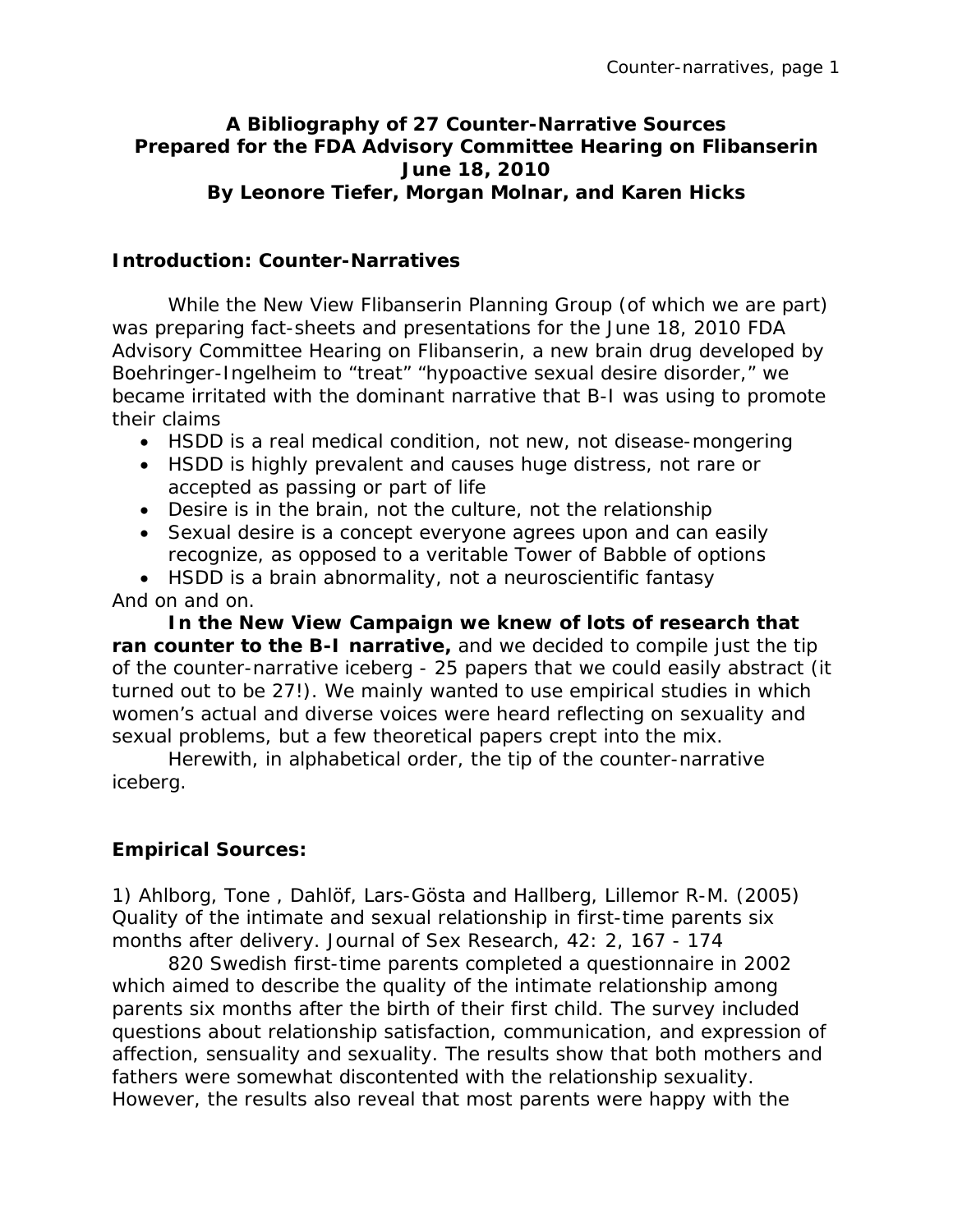overall relationship. Couples with high levels of communication reported higher levels of several dimensions of intimacy, including dyadic consensus and satisfaction. This study stressed that low sexual desire in women was usually caused by large amounts of stress and fatigue, and that sensual activity between partners could awaken sexual desire.

2) Bachmann G. (2006) Female sexuality and sexual dysfunction: Are we stuck on the learning curve? Journal of Sexual Medicine, 3:639 - 645.

1946 physicians and other health professionals completed a survey in 2004 which aimed to study the knowledge, attitudes, and practices of medical professionals regarding FSD. Although most clinicians recognized the high prevalence of FSD, many had little knowledge of women's sexual health, rarely initiated discussions of sexual function with their patients, and did not evaluate their patients for FSD. Physicians estimated a greater prevalence of FSD than what is shown in the literature, with 85% recognizing HSDD as a medical disorder. That being said, only 25% of survey participants routinely performed a comprehensive diagnostic work up of HSDD on their patients. This might be due to limited knowledge and comfort in the subject or the fact that 86% of participants rated the current available treatment options as fair (41%) or poor (45%). The author recommends that health care professionals be better trained to "recognize the unique and multifaceted nature of sexual disorders in women, which may stem from any combination of physical, psychological, and relationship factors, and encouraged to take a proactive approach to their detection and evaluation" (643).

3) Bancroft, J, Loftus, J, & Long, J S. (2003) Distress about sex: A national survey of women in heterosexual relationships. Archives of Sexual Behavior, 32: 193-208

Telephone interviews were conducted in 2000 with 987 White or African American women aged 20 – 65 years, living for at least 6 months in a heterosexual relationship. The women were asked questions about their overall physical and mental health, sexual activity, self esteem, and their level of sexual distress. A total of 24.4% of women reported marked distress about their sexual relationship and/or their own sexuality. The best predictors of sexual distress were general emotional well-being and emotional relationship with their partner during sexual activity. Physical aspects of sexual response in women, including sexual arousal, vaginal lubrication, and orgasm were poor predictors of sexual distress. In general, the predictors did *not* fit well with the *DSM-IV* criteria for the diagnosis of sexual dysfunction in women. The conclusions emphasize the psychological and social issues that contribute to sexual distress in women and propose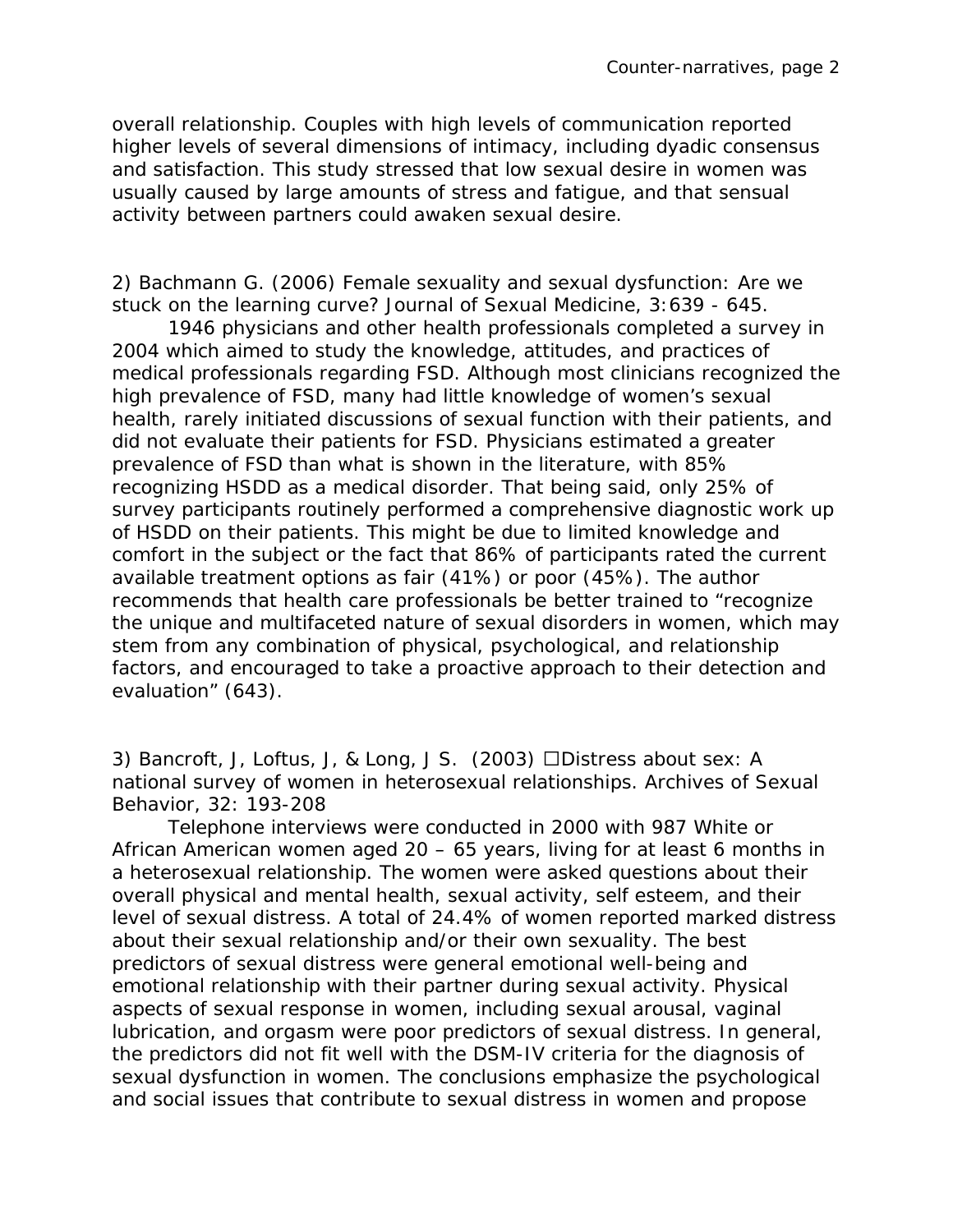that we further examine the distinction between "dysfunction" and "reaction to circumstances."

4) Cacchioni, Thea. (2007) Heterosexuality and 'the Labour of Love': A Contribution to Recent Debates on Female Sexual Dysfunction. Sexualities, 10(3): 299–320

Interviews were conducted in Vancouver in 2003 with 31 women, 21 to 62, from varying nationalities and ethnicities, who reported sexual problems such as lack of interest, lack of pleasure, and pain. Most were heterosexual, with children, and 2/3 were in long-term relationships. Participants described strong wishes to be "normal," and fit in to a climate where sex was supposed to be "exciting" and "romantic." The author identified three strategies participants used to conform to standard heterosexual practices, including changing their own mental and physical responses through treatment or study, faking what they thought was normal, or avoiding sex altogether. Women with abuse histories or financial dependence were more likely to conform to "heteronormative" practices. Other women successfully shifted their goals to de-prioritize, reframe or rescript sex in their relationships, often by changing primary partners. The paper challenges the medicalization of "female sexual dysfunction" as reinforcing social pressures rather than supporting sexual liberation and shows how women struggle within and against current norms.

5) Carvalheira AA, Brotto LA, and Leal I. (2010) Women's motivations for sex: Exploring the Diagnostic and Statistical Manual, Fourth Edition, Text Revision criteria for hypoactive sexual desire and female sexual arousal disorders. Journal of Sexual Medicine, 7:1454–1463.

3,687 Portuguese women completed a web-based survey exploring women's motivation to engage in sexual activity, frequency and predictors of sexual fantasies, sexual, arousal, recognition of sexual arousal, and association between relationship duration and these variables. What is important to note from this article are the women's responses pertaining to partner stimulation. A majority (72.1%) of women who found it difficult to get sexually aroused would have liked to receive more effective stimulation from a sexual partner. 56% of women who could easily become sexually aroused reported the same wish. The article proposes that "it is possible that in the vast majority of cases in which a clinician would administer a diagnosis of FSAD, that if more effective stimulation were applied, arousal may not be impaired, and the FSAD diagnosis would not be given" (1461).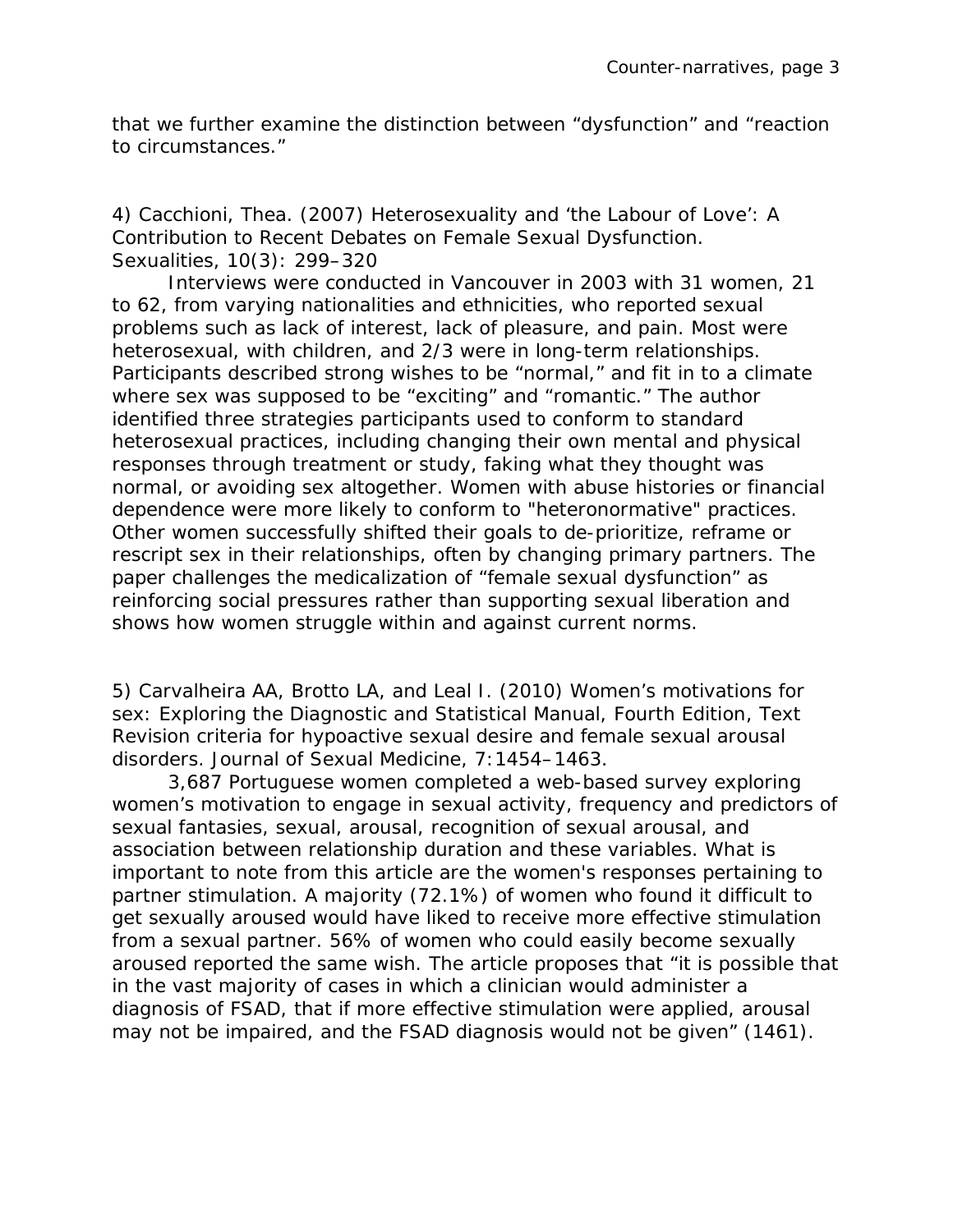6) Carvalho J, and Nobre P. (2010) Sexual desire in women: An integrative approach regarding psychological, medical, and relationship dimensions. Journal of Sexual Medicine, 7:1807–1815.

237 Portuguese women answered mailed questionnaires in 2007 which aimed to understand how psychological, medical, and relationship factors interact in sexual interest. Results showed that cognitive factors mediated the relationship between certain variables and sexual desire. For instance, conservative sexual beliefs indirectly affected sexual desire by diminishing erotic thoughts. Absence of erotic thoughts (e.g., "that turns me on") and failure/disengagement sexual thoughts (e.g., "when will this be over?") reduced sexual desire. Previous studies showed that negative emotions like guilt and anger tend to distract women from sexual stimuli. This "suggests the need to better understand the impact of different emotions on female desire" (1813). This study supports a biopsychosocial approach to the assessment and treatment of sexual desire difficulties because research on the "interaction between predictors can explain, in a more comprehensive way, how each factor affects sexual desire in women" (1814).

7) DeLamater, John D. and Sill, Morgan. (2005) 'Sexual desire in later life', Journal of Sex Research, 42: 2, 138 — 149

This study takes a biopsychosocial approach to understanding sexual desire in men and women over the age of 45. The results are from a survey of 1,348 men and women in 1999 that included measures of diverse biological, psychological, and social factors that may influence sexual functioning. Variables included age, illness and medication use; attitudes, expectations, and knowledge; and presence or absence of a sexual partner, quality of relationship, education and household income. The authors conclude that the principal influences on strength of sexual desire among women are age, the importance of sex to the person, and the presence of a sexual partner. Attitudes were more significant influences on sexual desire than biomedical factors. One of the key findings in the research was that a woman's sexual desire is more attuned to her relationship context than is a man's. The results of this study "provide little support for an exclusively medical model of sexuality among the aging." (148)

8) Dennerstein, L., Hayes, R., Sand, M., and Lehert, P. (2009) Attitudes toward and frequency of partner interactions among women reporting decreased sexual desire. Journal of Sexual Medicine, 6:1668–1673.

1402 U.S., German and Italian women who were 18-65, in a relationship, and bothered by decreased sexual desire completed a face-toface questionnaire which assessed sexual interest and attitudes towards partner interactions. Results showed that higher levels of sexual interest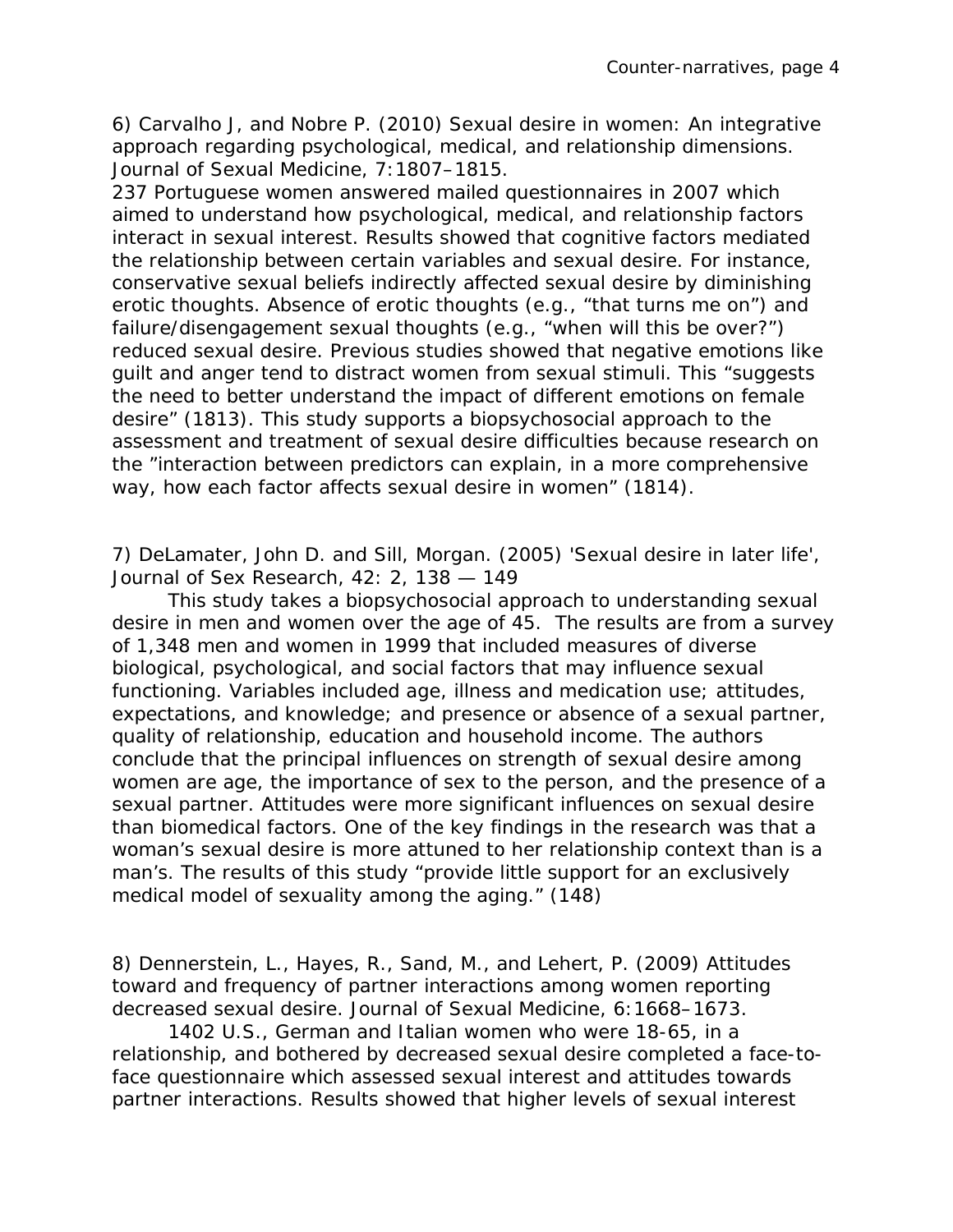were associated with "increased frequency of a woman caressing her partner, telling her partner how she was feeling, sharing daily life activities with her partner, as well as reduced frequency of avoiding her partner's sexual advances, or considering a separation from her partner" (1671). While these findings reveal the correlation between attitudes towards partner interactions and sexual interest, they failed to prove causality due to the cross sectional nature of the study. We need research that examines the causal direction between relationship quality and sexual interest, since logically the direction could be either way.

9) Graham, C. A., Sanders, S. A., Milhausen, R. R., & McBride, K. R. (2004)  $\Box$ Turning on and turning off: A focus group study of the factors that affect women's sexual arousal. Archives of Sexual Behavior, 33, 527-538

Nine focus groups included 80 women ages 18 – 84 were conducted in 2003. Each group had of 12 women from various demographic backgrounds, as well as two focus groups of lesbian/bisexual women and one group of African American women. The participants described a wide range of physical, cognitive/emotional, and behavioral cues to arousal. The relationship between sexual interest (desire) and sexual arousal was complex; sexual interest was reported as sometimes preceding arousal, but at other times following it. Many women were unable to differentiate between arousal and interest. Factors that contributed to enhanced or reduced arousal included feelings about one's body, concerns about reputation, risks of negative consequences, feeling desired and accepted by a sexual partner, feeling "used" by a sexual partner, and negative mood. The data in this study supports a growing concern that current models of sexual arousal and sexual dysfunction may be too genitally focused and minimize the wide variety of factors that can affect arousal.

10) Goberna, J., Francés, L., Paulí, A., Barluenga, A., and Gascón, E. (2009) Sexual experiences during the climacteric years: What do women think about it? Maturitas, 62:47–52.

Eighteen volunteers attending a health education program for menopausal women participated in focus groups for this study. In the focus groups, women discussed the climacteric stage of life and self reassertion, burden of biological factors in their lives, their journey through sexual life, and the importance of social/family factors with regards to sexual experience. The women in this study acknowledged that physical differences come with aging and menopause, but stated that biological factors had less influence on their sexual lives than did upbringing and psychosocial aspects. In this study, social, family, and structural factors had the greatest impact on sexual experience later in life. Tiredness, lack of intimacy and a reduced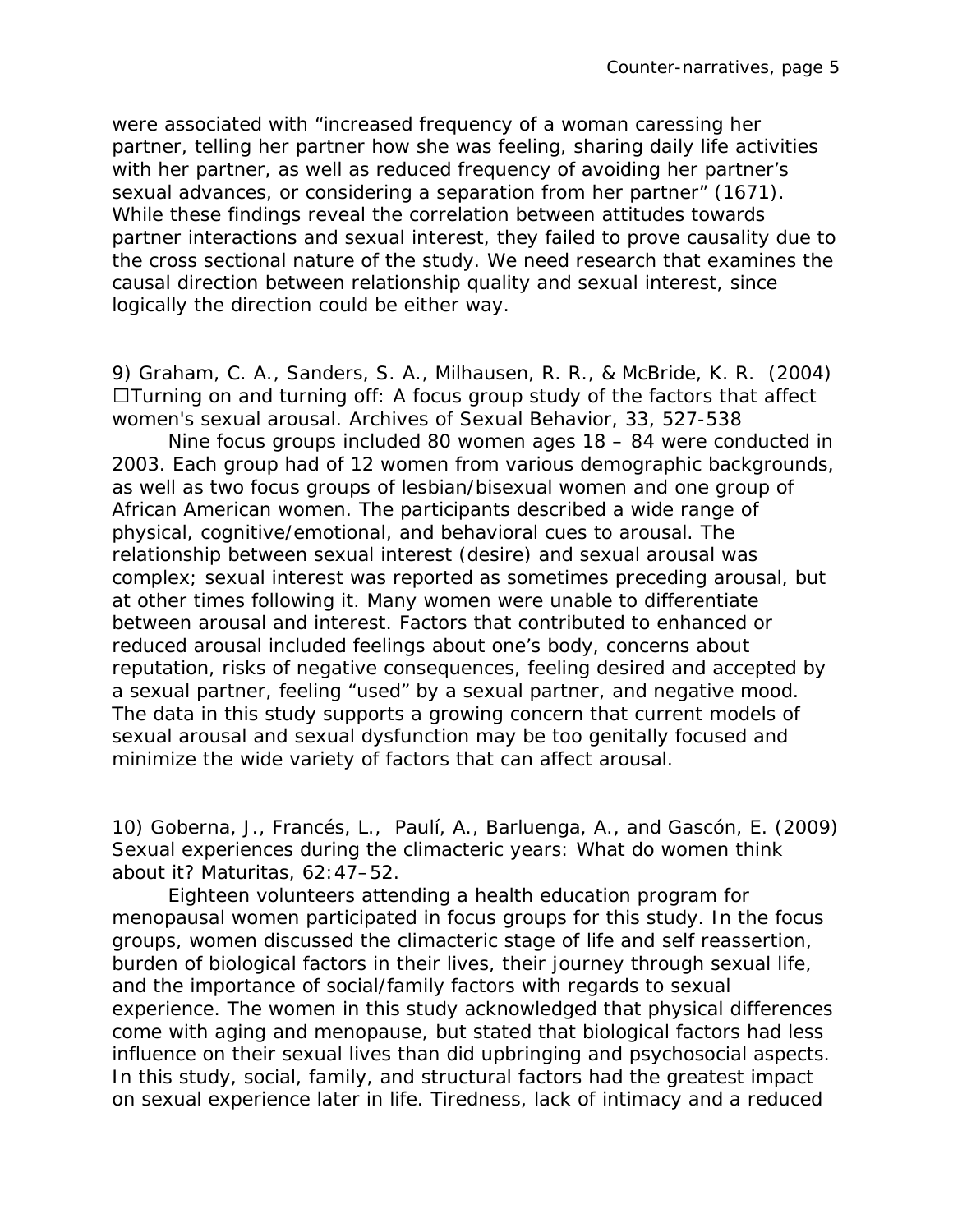living space that is often shared with parents or grownup children were also strong determinants of free expression of sexuality. The women said they felt calmer and more mature; they had become able to enjoy a "kind of sexuality in which the sexual desire characteristic of youth had been replaced by more rational sexual behavior" (51).

11) King, Michael, Holt, Victoria, and Nazareth, Irwin (2007) Women's views of their sexual difficulties: Agreement and disagreement with clinical diagnoses. Archives of Sexual Behavior, 36: 281-288.

This study sought to compare the ICD-10 diagnosis of sexual dysfunction with whether or not women perceived they had a sexual problem, their views on its origins, and its impact on their life. In London, 401 women aged 18 – 75 answered a questionnaire which contained diagnostic material from the BSFQ as well as open ended questions about their thoughts on sexual dysfunction. Based on reported symptoms and behavior, 38% of women had at least one ICD-10 diagnosis of sexual dysfunction. Prevalence fell to 18% in women who also perceived they had a problem and to 6% in women who regarded the problem as moderate or severe. The disjunction between medical diagnosis and women's perceived sexual problems was the most extreme for sexual arousal disorder and lack or loss of sexual desire. Emotional and relationship difficulties were most often cited as causes for sexual dysfunction. This study concludes that "defining sexual problems is subjective and depends on the values, wishes, and sexual knowledge of the woman and her partner." (287)

12) Hayes, R.D., Dennerstein, L., Bennett, C.M., Sidat, M., Gurrin, L.C., and Fairley, C.K. (2008) Risk factors for female sexual dysfunction in the general population: Exploring factors associated with low sexual function and sexual distress. Journal of Sexual Medicine, 5:1681–1693.

1002 Australian women aged 20 – 70 completed a questionnaire comprised of multiple choice and open ended questions regarding their sexual behavior related to physiological, psychological and relationship factors. Results showed that duration of relationships was closely related to decreased sexual desire. Relationship factors were more important to low desire than age or menopause, whereas physiological and psychological factors were more important to low genital arousal and low orgasmic function. Sexual distress was strongly associated with both psychological and relationship factors. Intriguingly, "women who placed greater importance on sex in their lives were less likely to experience low desire, low arousal, and low orgasmic function," (1691). The authors suggest more research is needed to determine the underlying reasons for this.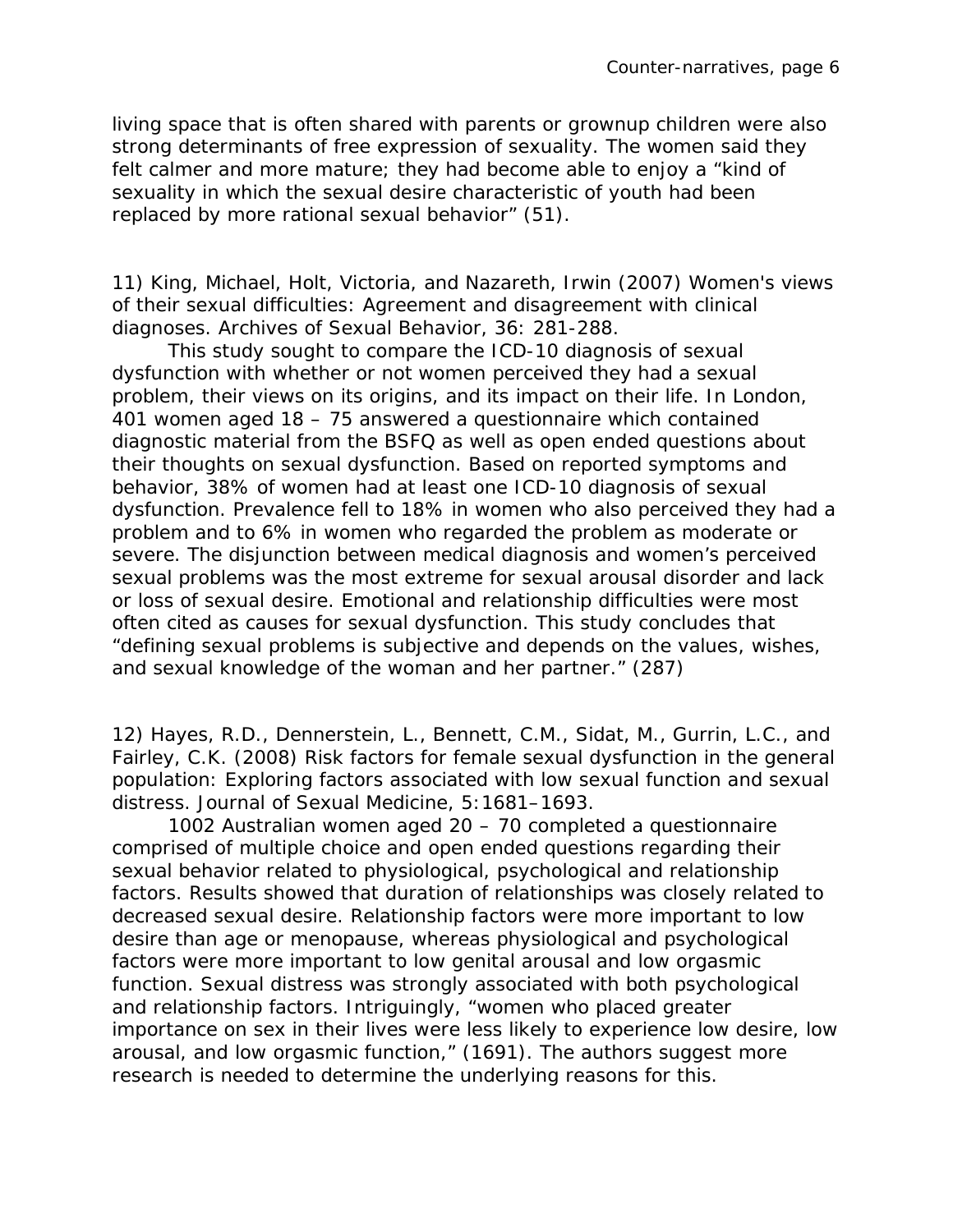13) Hayes, R.D., Dennerstein, L., Bennett, C.M., and Fairley, C.K. (2008) What is the "true" prevalence of female sexual dysfunctions and does the way we assess these conditions have an impact? Journal of Sexual Medicine, 5:777–787.

A mailed survey was completed by 356 Australian women aged 20 – 70. The study compared various instruments that measure HSDD, sexual arousal disorder, orgasmic disorder, and dyspareunia. There was a large variance in prevalence rates using the different methods; the prevalence for HSDD varied from 32% to 58%, for example. This study provides evidence that the different instruments currently used to assess FSD can produce substantially different prevalence estimates. Predictive risk factors also varied with the instrument used. The authors note that as our understanding of these conditions evolve, so should the clinical definitions of FSD.

14) Kleinplatz, P. J., Ménard, A. D., Paquet, M.P., Paradis, N., Campbell, M., Zuccarino, D., Mehak, L. (2009) The components of optimal sexuality: A portrait of "great sex." The Canadian Journal of Human Sexuality, 18, 1; Research Library: 1-13

Telephone interviews were conducted in 2009 with 64 men and women – including25 individuals over the age of 60 who reported having been in relationships of 25 years or longer and had experienced "great sex," 20 sex therapists, and 19 members of sexual minority groups. Volunteers were recruited through announcements posted in community groups and on email listservs. Participants were asked to distinguish between "very good" and "great" sex and discuss the common features of their best sexual experiences. Content analysis identified eight major themes: being present, connection, deep sexual and erotic intimacy, extraordinary communication, interpersonal risk-taking and exploration, authenticity, vulnerability and transcendence. Two minor components were identified: intense physical sensation and desire. These physical elements were mentioned only by a minority of participants and were not especially emphasized. The study conclusions stress that "normal" sexual functioning is not necessary to experience optimal sexuality and that clinicians have much to learn regarding optimal sexuality and sexual dysfunction.

15) Koch, Patricia Barthalow , Mansfield, Phyllis Kernoff , Thurau, Debra and Carey, Molly (2005) "Feeling frumpy": The relationships between body image and sexual response changes in midlife women', Journal of Sex Research, 42: 3, 215 — 223

This study focuses on data from the 1993 U.S. Midlife Women's Health Survey, which contained a section on body image. 307 women's responses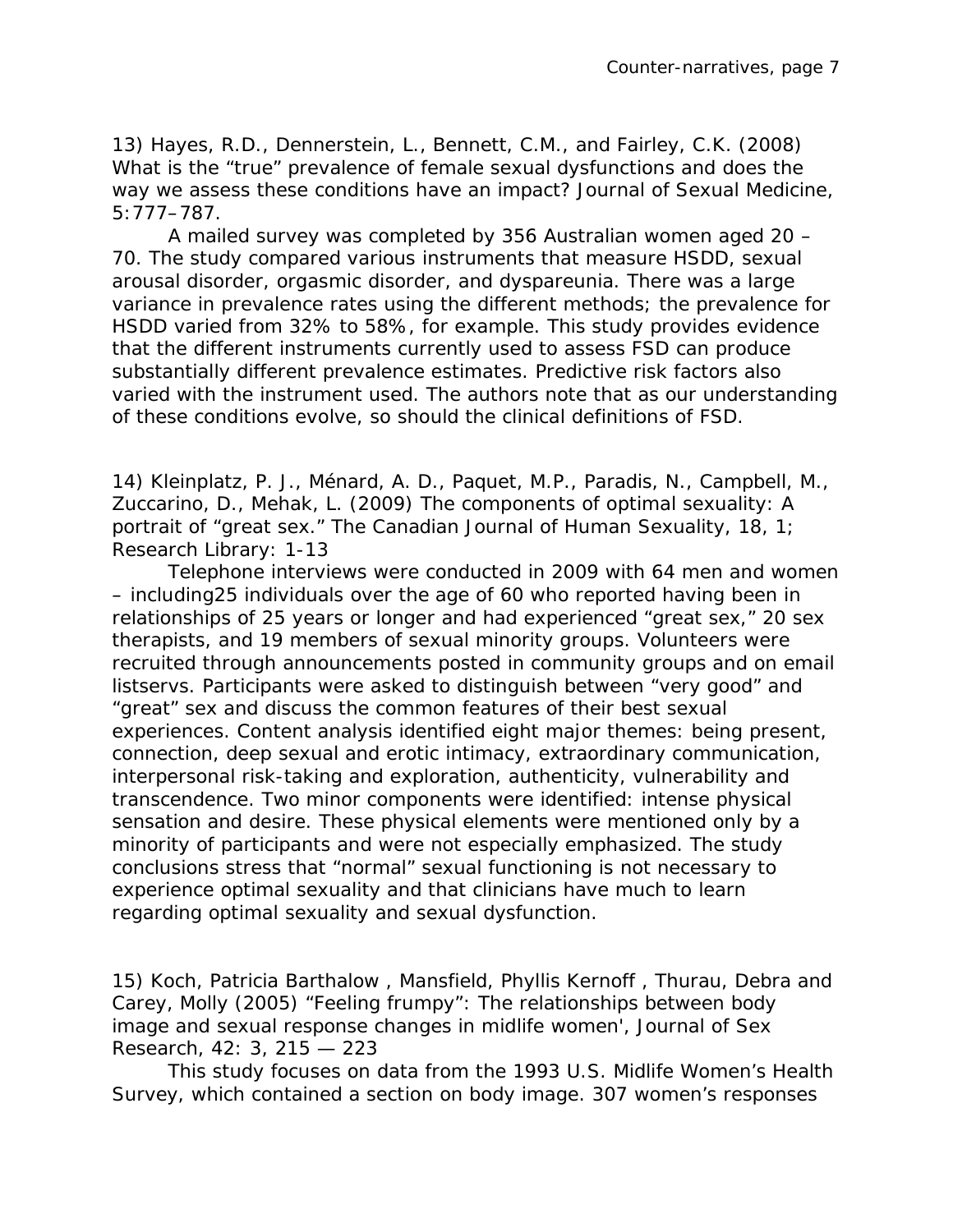were analyzed with regards to body image, sexual response, and sexual satisfaction. The study demonstrated that body image has a significant impact on sexual desire, orgasm, enjoyment, and frequency of sexual activity, but not with sexual satisfaction. The majority of the women reported that they were sexually satisfied in their relationships, even though many reported sexual responsivity and activity declines. Lessened sexual responsivity generally did not concern most of the older women. "Older women's sexual satisfaction seems to be influenced more by contextual factors than bodily responses." (221) The study suggests that "in order to understand aging women's sexuality, we should place more emphasis on the sociocultural effects of aging (e.g., impacting body image) and the contextual features of women's lives (e.g., relationships)." (221)

16) Meston, CM, and Buss, DM. (2007) Why humans have sex. Archives of Sexual Behavior, 36, 477-507.

444 men and women from Texas aged 17 to 52 were asked the following open-ended prompt, "Please list all of the reasons you can think of why you, or someone you have known, has engaged in sexual intercourse in the past." 237 distinct reasons were gathered, and 1,549 other participants rated how frequently each of the reasons led them to have sex in the past. Further analysis classified the answers under four overriding factors: physical reasons, goal attainment, emotional reasons, and insecurity. The data reveal significant gender differences in reasons for having sex. Men more frequently cited physical desirability and pure availability while women cited more emotional motivations for having sex. The conclusions of the study emphasize that "human sexuality is motivated by a complex and multifaceted psychology. Efforts to reduce sexual motivation to a small number of variables are doomed to fail." (502)

17) Miller, S. Andrea and Byers, E. Sandra. (2004) 'Actual and desired duration of foreplay and intercourse: Discordance and misperceptions within heterosexual couples', Journal of Sex Research, 41: 3, 301 — 309

152 heterosexual couples aged 21 to 77 completed and returned a mailed questionnaire which sought to understand perceptions about male and female sexual scripts. The survey asked individuals about their actual and ideal duration of foreplay and intercourse, as well as their perceptions of their partners' desires and their beliefs about most men and women. The results showed that while men desire a longer duration of intercourse, there were no gender differences with regards to duration of foreplay. Both men's and women's perceptions of their partners' ideal duration of foreplay and intercourse were found to be more strongly related to their own sexual stereotypes than to their partners' self-reported sexual desires, suggesting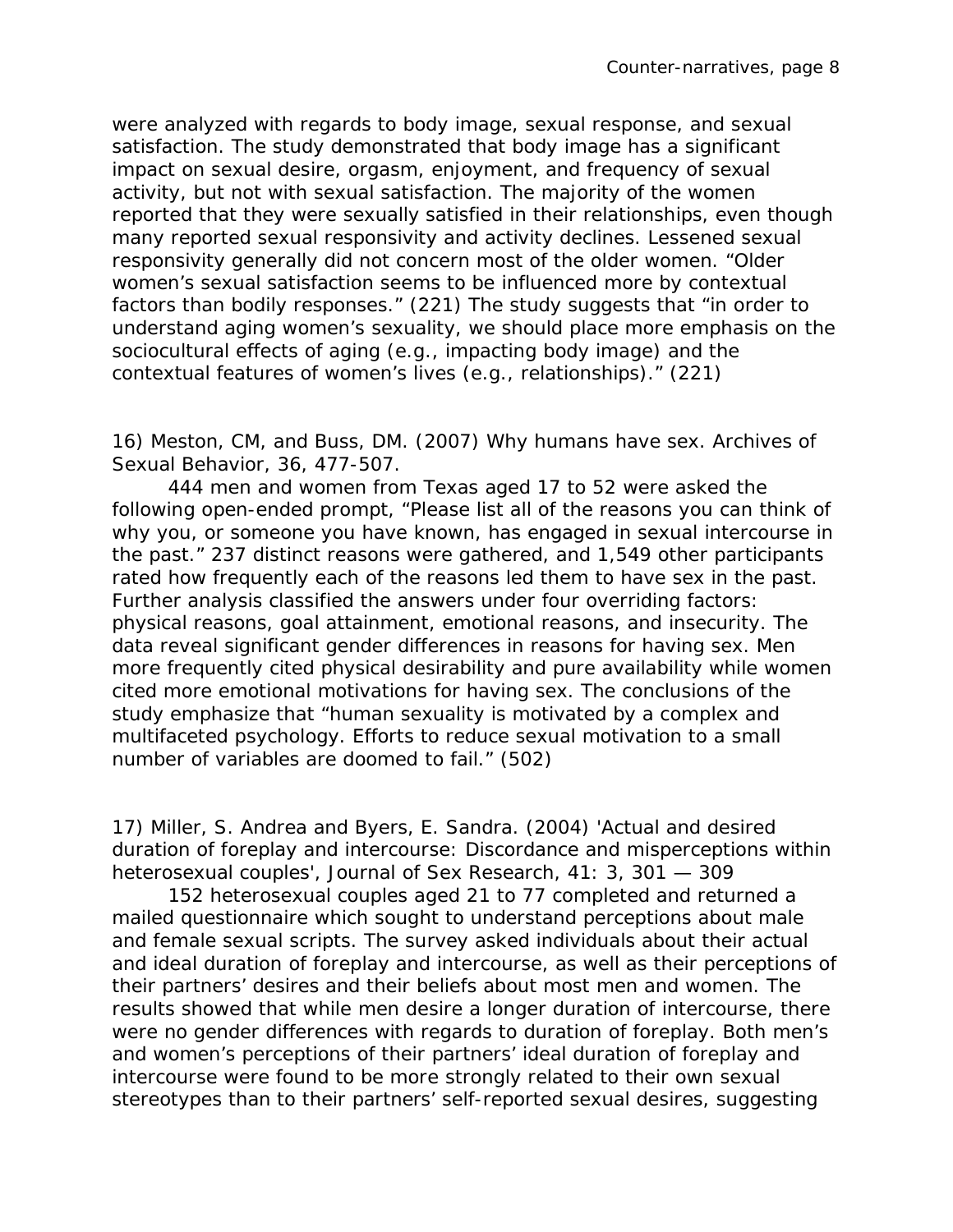that people rely on sexual stereotypes when estimating their partners' ideal sexual scripts. The research also revealed that the differences between actual and desired durations of foreplay and intercourse were not associated with sexual satisfaction, which led to the study conclusion that quality is better than quantity.

18) Nicholls, Leanne. (2008) Putting the New View classifications scheme to an empirical test. Feminism and Psychology, 18: 4, 515-526.

An open ended questionnaire designed to collect heterosexual women's accounts of their sexual difficulties was completed by 49 London women. The women's responses were compared to the *New View Classification Scheme for Women's Sexual Problems*, which includes four categories: sexual problems due to socio-cultural, political, or economic factors; sexual problems relating to partner and relationship; sexual problems due to psychological factors; and sexual problems due to medical factors. 20% of responses could be classified as contextual/external, 65% as relational, 8% as psychological, and 7% as biological. The responses "suggest that the New View classification scheme for women's sexual problems does provide a valid framework for understanding sexual difficulties from women's points of view." (521) The significant importance placed on relational and contextual issues provides evidence to support that these should be seen as a priority in conducting a full assessment for either research or clinical purposes.

19) Nicolson, P, Burr, J (2003) What is 'normal' about women's (hetero)sexual desire and orgasm?: a report of an in-depth interview study. Social Science & Medicine, 57, 1735–1745

In-depth interviews with 33 women between 19 and 60 years of age explored respondents' sexual development and experiences. The women expressed their views of female sexuality with regard to sexual "norms" in place by society. Their reflections revealed a large difference between their constructed views of men's and women's sexuality. They described men's sexuality as "active, needy and demanding" and described their own sexuality as "active but different, and ambivalent to sexual intercourse" (1743). They said that for women, orgasm is not the primary outcome of sexual intercourse and penetrative sexual intercourse is not the only form of sex. This study suggests that many women place *themselves* in a dysfunctional category based on what is currently considered "normal" by society. Furthermore, "the potential of women's sexual fulfillment is yet to be realized through the clinical literature which remains deeply embedded in a predominately male, patriarchal and commercially centered view" (1744).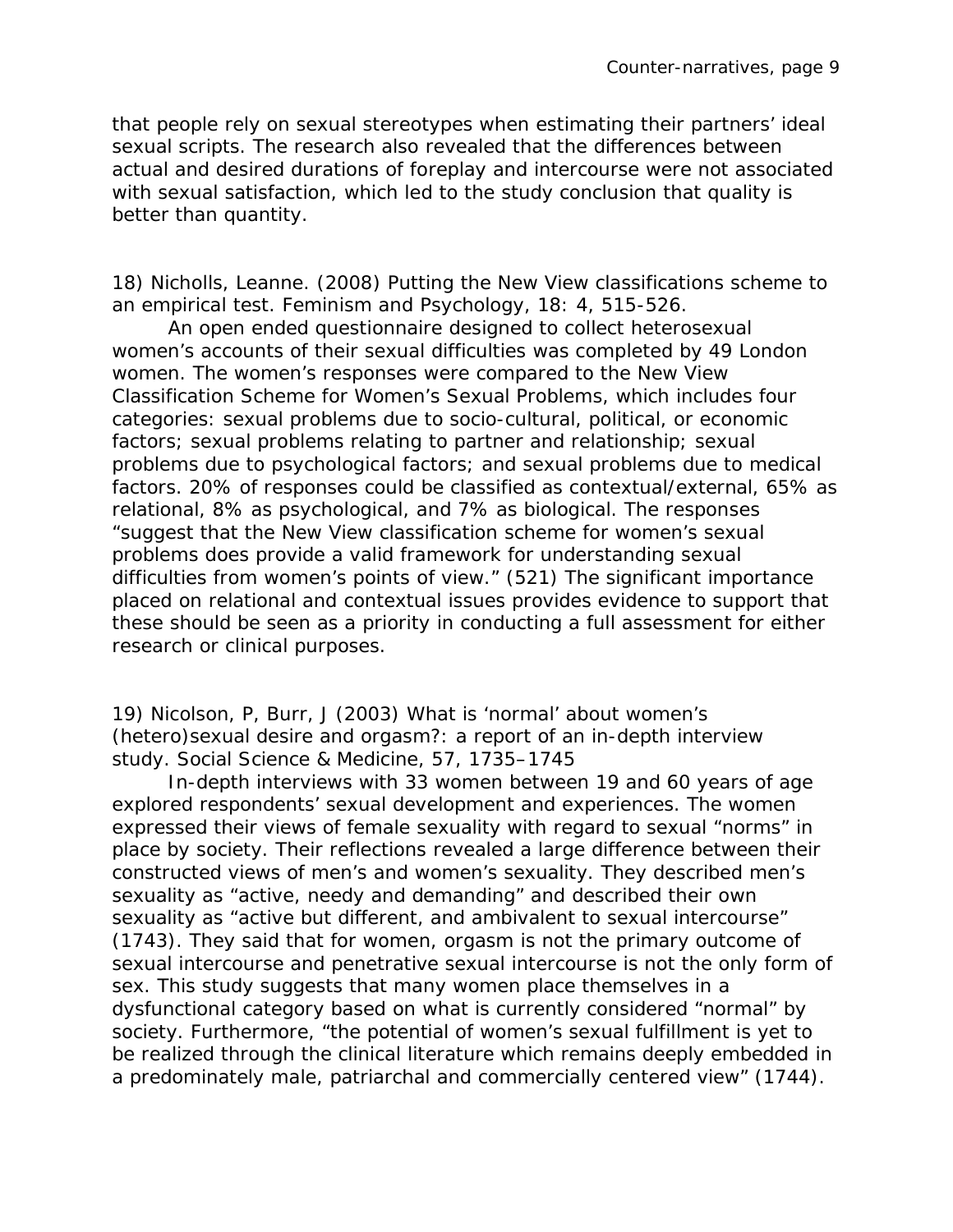20) Sand M., and Fisher, M.A. (2007) Women's endorsement of models of female sexual response: The nurses' sexuality study. Journal of Sexual Medicine, 4:708–719.

A random sample of 113 registered nurses completed a mailed questionnaire which assessed women's perceptions of the fit of their sexual experience with current models of female response. Women with FSFI scores in the sexually functional range were significantly more likely to endorse the linear Masters and Johnson or Kaplan models of female sexual response. They indicated that they engaged in sexual activity for the physical sexual experience. Women who were classified as sexually dysfunctional were more likely to endorse the circular Basson model and reported non-sexual and emotional reasons for engaging in sex. These results show that Basson's model "provides an expansion of, and further depth into, the earlier models that may be particularly relevant to women who experience sexual and emotional relationship dissatisfaction" (717). The authors conclude that none of the current models of sexual response can be considered a normative description.

21) Sanders, Stephanie A., Hill , Brandon J., Yarber, William L., Graham, Cynthia A., Crosby, Richard A., and Milhausen, Robin R. (2010) Misclassification bias: diversity in conceptualizations about having 'had sex.' Sexual Health, 7: 31–34

A telephone survey was conducted with 486 male and female Indiana residents aged 18-96. "Participants were given a list of 14 specific behavioral items and asked, for each one, 'Would you say you 'had sex' with someone if the most intimate behavior you engaged in was…..'" (32) The responses indicate that there is no universal consensus on which behaviors constitute "having sex." Therefore, it is likely that people across gender and age groups may use varying criteria to answer questions about how many partners they "had sex" with or how many times they "had sex." "The current study adds to a growing body of literature exploring the constructed meaning of language related to sexuality… The results provide empirical evidence supporting the need to use behavior-specific terminology in sexual history taking, sex research, sexual health promotion, and sex education." (34).

22) Schalet, A (2000) Raging hormones, Regulated Love: Adolescent sexuality and the constitution of the modern individual in the United States and the Netherlands. Body and Society, 6, 75-105.

Interviews were conducted in 1991/92 with Dutch and American parents of 16 year olds. "The American parents describe adolescent sexuality as a biologically driven, individually based activity which causes disruption to the teenager as well as to the family. The Dutch parents, by contrast,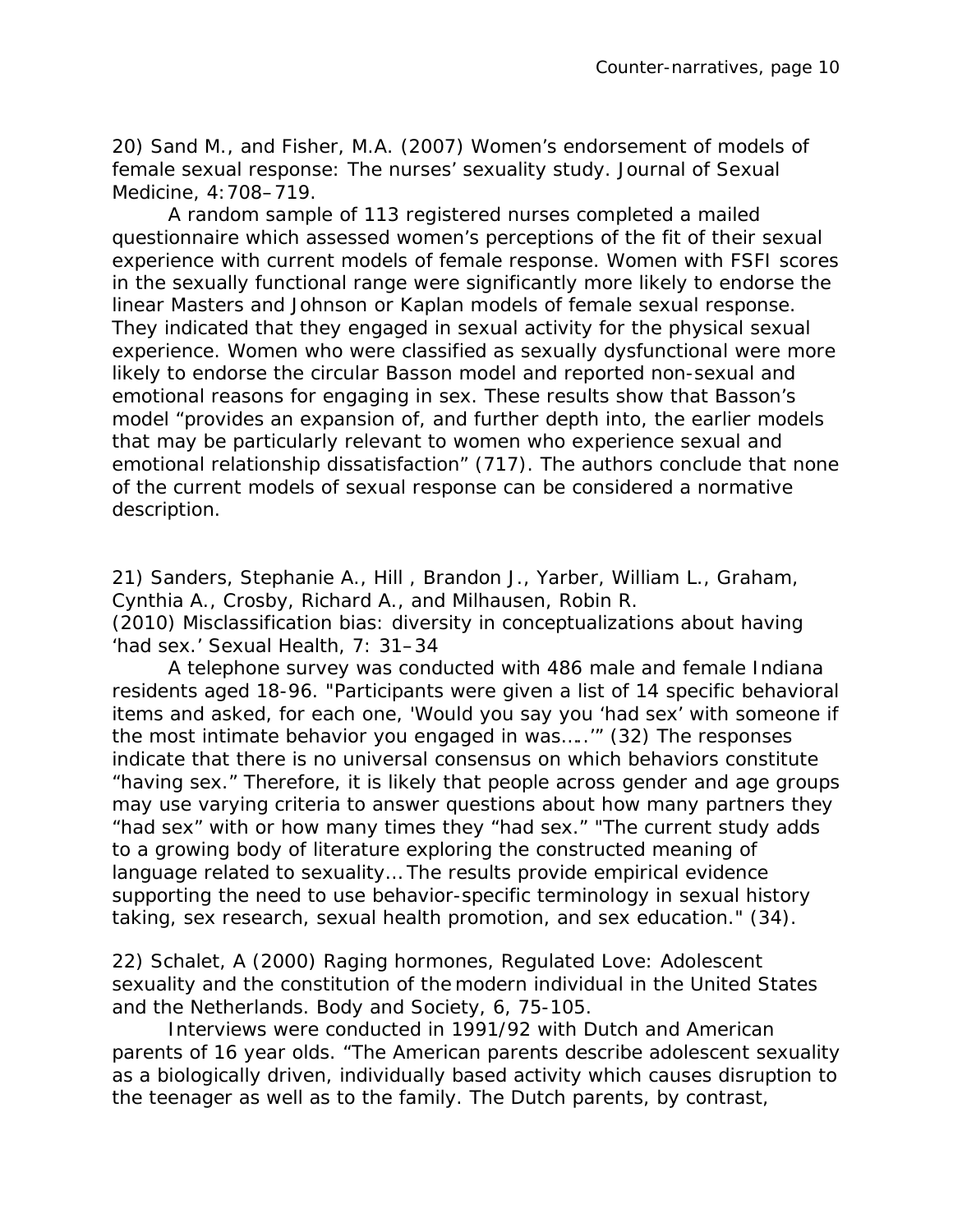emphasize the love relationships and social responsibility of teenagers which make their sexuality a 'normal' phenomenon." (P.76) Consequently, "whereas 12 out of 17 Dutch parents say they would permit their 16-yearolds to sleep together with a girl- or boyfriend in the home, 13 out of 14 American parents say they would not." (P 76)

American parents view teens as immature and not capable of "real" relationships or responsible behavior. They put teen sex in the same category as drug experimentation. Are these differences in outlook related to the higher incidence of youth HIV-AIDS and teen pregnancy in the US? Are they connected to the absence of comprehensive sex ed in the US and the greater anxiety about sexual performance?

23) Seal, BN, Bradford, A, and Meston, CM (2009) The association between body esteem and sexual desire among college women. Archives of Sexual Behavior, 38: 866-872

85 sexually active college women participated in this study, which studied the link between physical self esteem and sexual responses. Participants completed a questionnaire in a laboratory setting that included the Female Sexual Function Index, the Body Esteem Scale, and a baseline sexual arousal scale. They then read an erotic story and filled out a second sexual arousal rating scale. Body esteem was positively related to sexual desire, including desire to erotica as well as desire in real life situations. The answers relating to body characteristics that are most likely to be under public scrutiny (sexual attractiveness and weight concerns) were particularly linked to sexual desire. This study reinforces the importance of considering body image in conceptualizing women's sexuality, and "leads one to question whether women with low body esteem might be particularly prone to difficulties with sexual response." (871)

## **Theoretical Sources:**

24) Basson, Rosemary. (2006) Sexual desire and arousal disorders in women. The New England Journal of Medicine, 354: 1497-1506

In this paper, psychiatrist Rosemary Basson highlights physiologic, cognitive and emotional factors influencing sexual desire and arousal, including distractions, expectations of a negative experience, sexual anxiety, fatigue, depression and mental health, positive self-image, and positive feelings for the partner. She recommends that evaluation of women with desire and arousal disorders should start with a detailed sexual history of both partners, an assessment of the woman's mental health, feelings about the relationship, medical history, and thoughts and emotions during sexual activity. She also proposes a "combination of cognitive behavioral therapy and sex therapy focused on altering maladaptive thoughts, unreasonable expectations, and misinformation about women's sexuality, as well as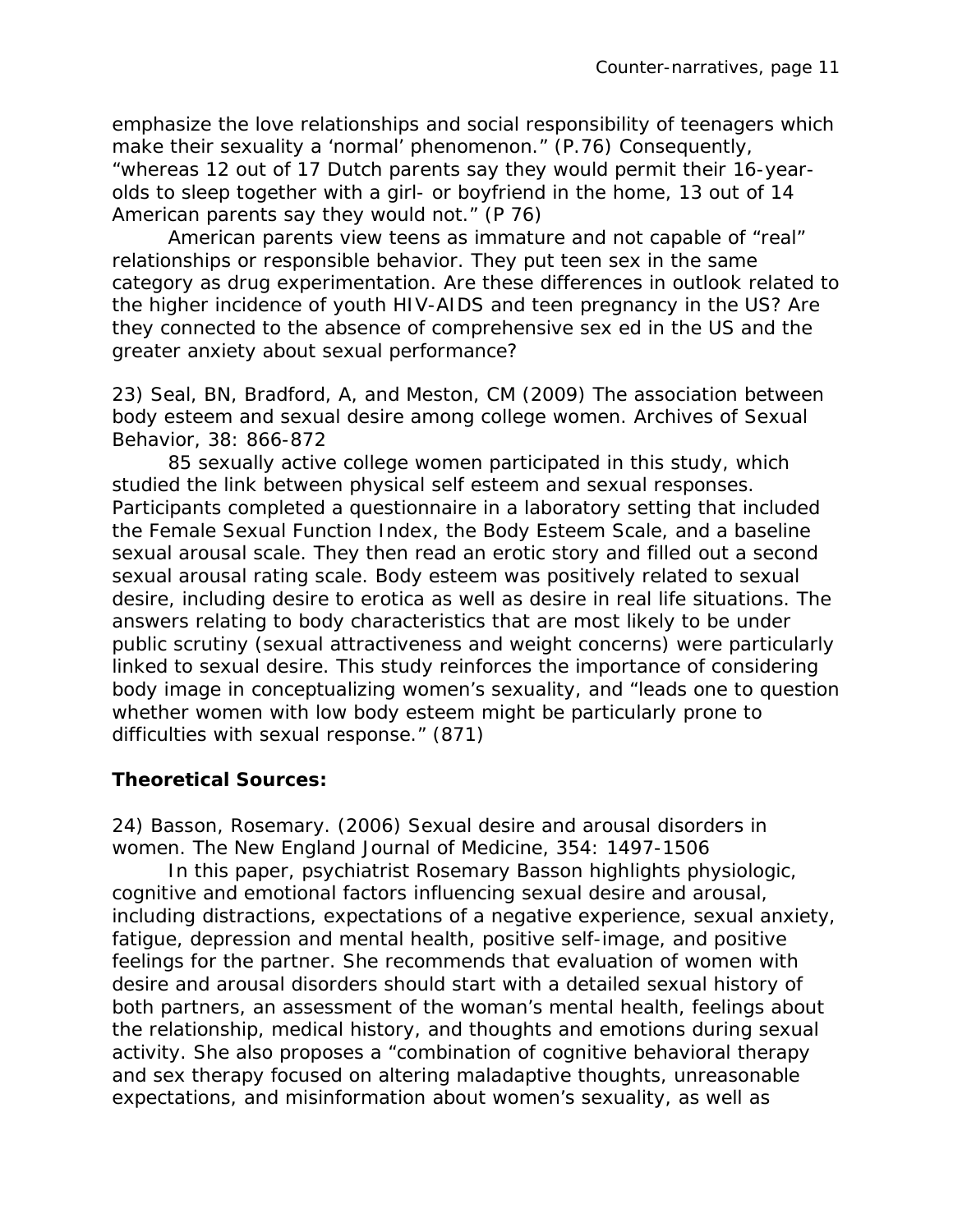discussing strategies for improving the couple's closeness and communication and enhancing erotic stimulation." (1505) She would *not* recommend "any pharmacologic therapy, pending the availability (and longer-term) data in support of such treatment." (1505)

25) Brotto, Lori A. (2010) The DSM diagnostic criteria for Hypoactive Sexual Desire Disorder in women. Archives of Sexual Behavior, 39:221–239.

Brotto offers an overview of research on sexual desire. She also critiques prior and current diagnoses of HSDD in editions of the DSM, and she proposes new criteria for consideration in DSM-V. Currently, the two criteria for diagnosing HSDD are "(1) persistently or recurrently deficient (or absent) sexual fantasies and desire for sexual activity which causes (2) marked distress or interpersonal difficulty" (221). It is very important to note that distress was not assessed in the most cited studies that report the prevalence of low sexual desire in women to be 43%. In studies where distress was measured, the prevalence of low sexual desire with accompanied distress was much lower (between 9 and 26%). The variability in prevalence rates in these studies makes identifying a single prevalence difficult and inaccurate (224). The article also discusses the various definitions of sexual desire found in the literature, and notes a disparity between the DSM definition of desire and how women themselves describe it. She emphasizes that due to the variance in the literature, women's sexuality and desire are far from fully understood. She mentions that studies have shown significant confusion in understanding untriggered versus responsive desire, and that often times, desire and arousal overlap. Brotto recommends merging sexual desire and arousal disorders into one category, revising the criteria in the definition of low sexual desire, and using a multifaceted approach to diagnosis which recognizes varying degrees of and causes of low sexual desire.

26) Wood, J., Koch, P., & Mansfield, P. (2006) Women's sexual desire: A feminist critique. Journal of Sex Research, 43: 236-244.

This essay offers a critical feminist analysis of the biomedical conceptualizations of women's sexual desire. It criticizes the use of male models as the standard for women and the use of a linear model of sexual response. It states that we limit our knowledge of women's sexuality by focusing on a narrow biomedical model. The essay argues that "the biomedical view of sexual desire promotes concern over what constitutes "normal" versus "abnormal" and "high" versus "low" levels of desire." (239) It cautions clinicians against this model because the created "normal" levels of desire might make women perceive they have a problem when they are perfectly fine. It goes on to advise that in the future, research on women's